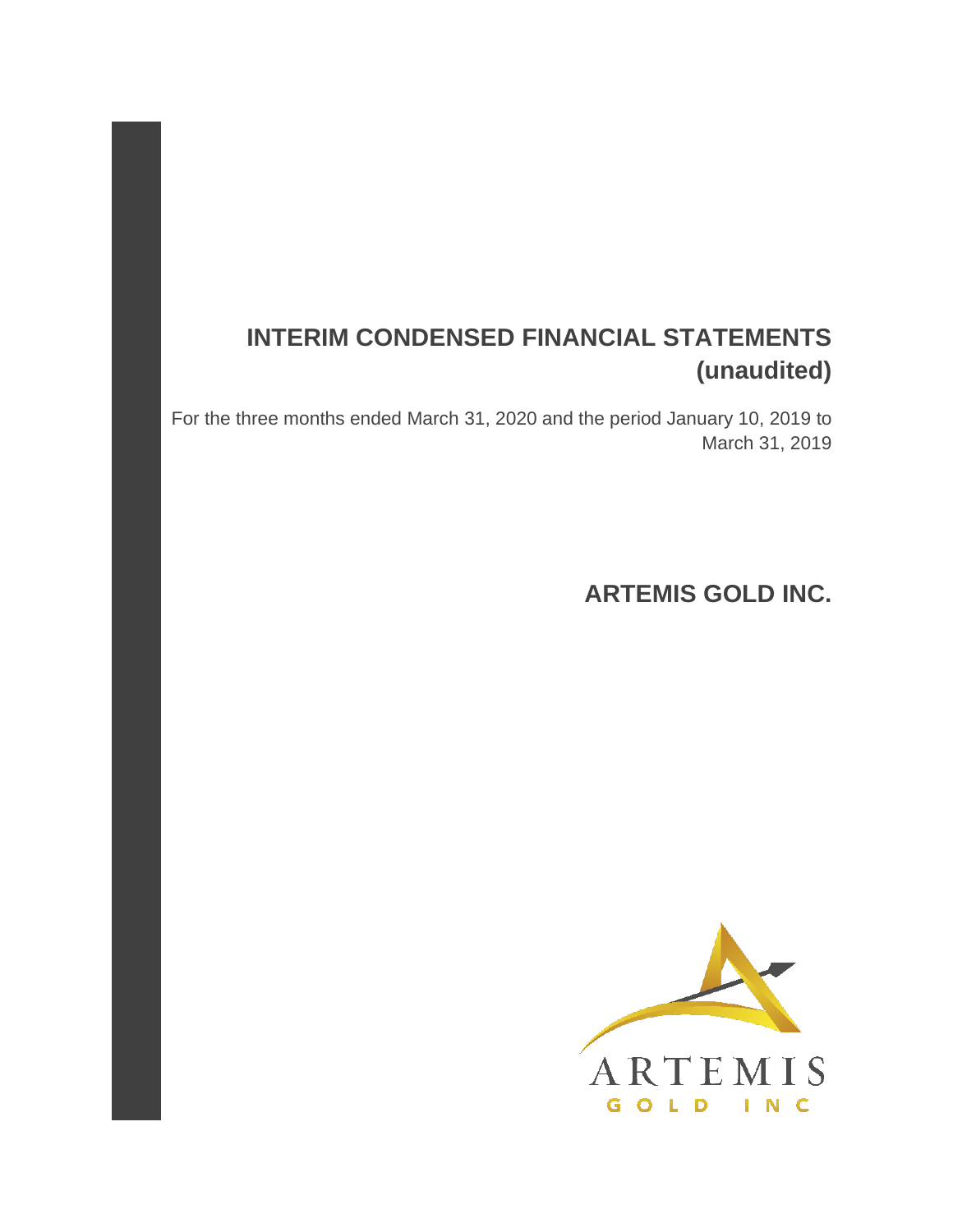### **NOTICE OF NO AUDITOR REVIEW OF INTERIM FINANCIAL STATEMENTS**

The accompanying unaudited condensed interim financial statements of Artemis Gold Inc. ("the Company") have been prepared by and are the responsibility of the Company's management.

The Company's independent auditor has not performed a review of these condensed interim financial statements in accordance with the standards established by the Chartered Professional Accountants of Canada for a review of interim financial statements by an entity's auditor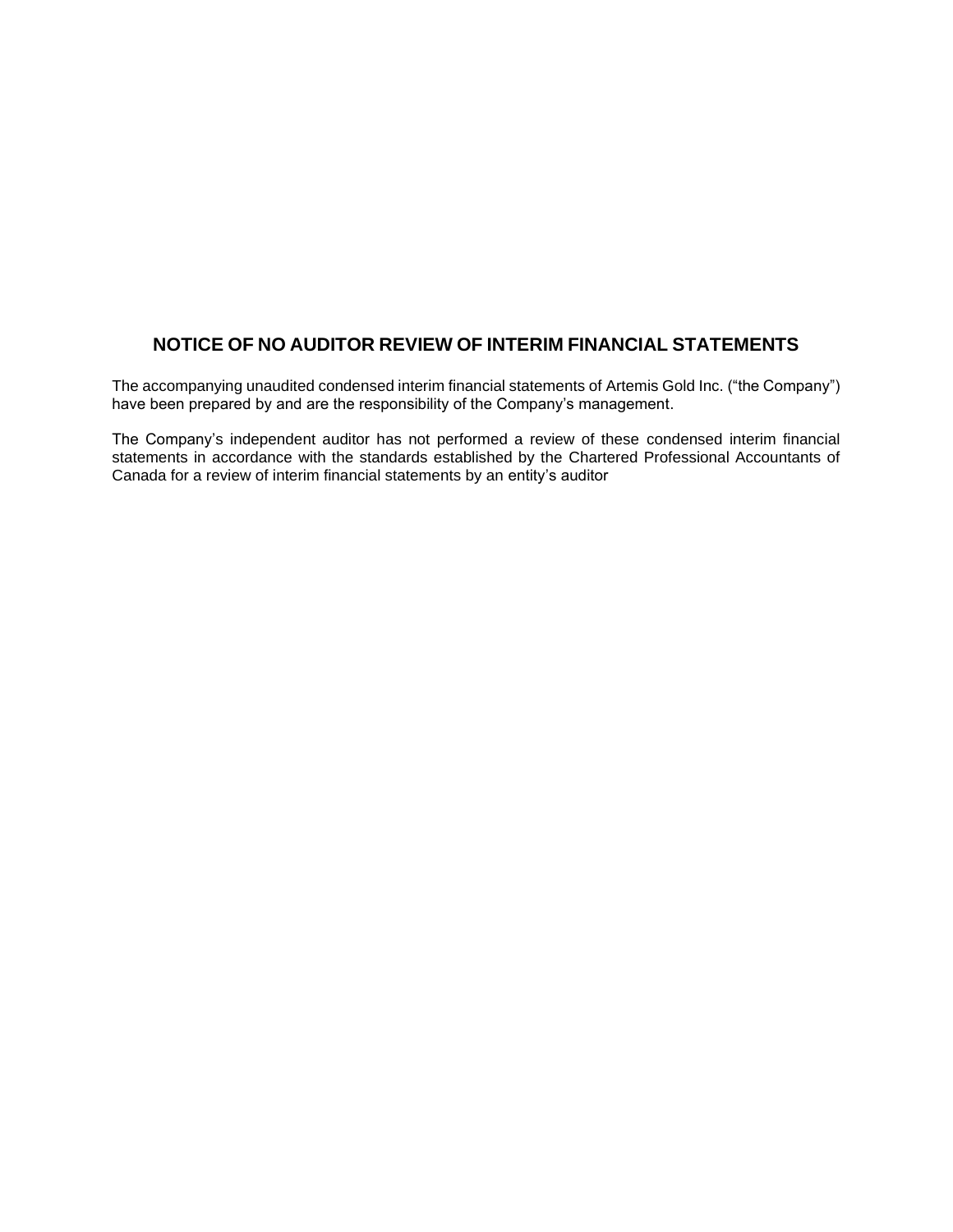### Interim Balance Sheet (Unaudited)

As at

*(Expressed in Canadian Dollars)*

|                                                  | <b>Notes</b> | March 31, 2020 December 31, 2019 |                  |
|--------------------------------------------------|--------------|----------------------------------|------------------|
| <b>Current assets</b>                            |              |                                  |                  |
| Cash and cash equivalents                        |              | \$<br>28,594,640                 | \$<br>31,502,309 |
| Receivables and prepayments                      |              | 165,873                          | 126,915          |
| Marketable securities                            |              | 929,600                          | 304,300          |
|                                                  |              | 29,690,113                       | 31,933,524       |
| <b>Non-current assets</b>                        |              |                                  |                  |
| Investment in VLC                                | 3            | 7,366,711                        | 5,639,902        |
| Convertible debenture                            | 3            | 7,372,653                        | 9,999,434        |
| Warrants                                         | 3            | 961,807                          | 2,351,844        |
| Mineral property                                 | 4            | 222,354                          | 222,354          |
| Right-of-use asset                               |              | 879,766                          | 919,755          |
| <b>TOTAL ASSETS</b>                              |              | 46,493,404                       | 51,066,813       |
| <b>Liabilities</b><br><b>Current liabilities</b> |              |                                  |                  |
| Accounts payable and accrued liabilities         |              | 320,436                          | 237,070          |
| Due to related parties                           | 7            | 8,111                            | 16,264           |
| Lease liability - current portion                |              | 97,716                           | 90,497           |
|                                                  |              | 426,263                          | 343,831          |
| Lease liability - non current portion            |              | 816,475                          | 846,641          |
| Deferred income tax liability                    | 5            | 256,874                          | 956,198          |
| <b>TOTAL LIABILITIES</b>                         |              | 1,499,612                        | 2,146,670        |
| <b>Shareholders' Equity</b>                      |              |                                  |                  |
| Share capital                                    | 6            | 41,725,399                       | 41,647,399       |
| Contributed surplus                              | 6            | 1,466,013                        | 942,447          |
| Accumulated other comprehensive income           |              | 151,077                          | 54,303           |
| Retained earnings                                |              | 1,651,303                        | 6,275,994        |
| <b>Total Shareholders' Equity</b>                |              | 44,993,792                       | 48,920,143       |
| TOTAL LIABILITIES AND SHAREHOLDERS' EQUITY       |              | \$<br>46,493,404                 | \$<br>51,066,813 |
|                                                  |              |                                  |                  |
| Subsequent Event                                 | 9            |                                  |                  |
| Approved for Issuance by the Board of Directors: |              |                                  |                  |
| "Robert Atkinson"                                |              | Director                         |                  |

 *"Steven Dean"* Director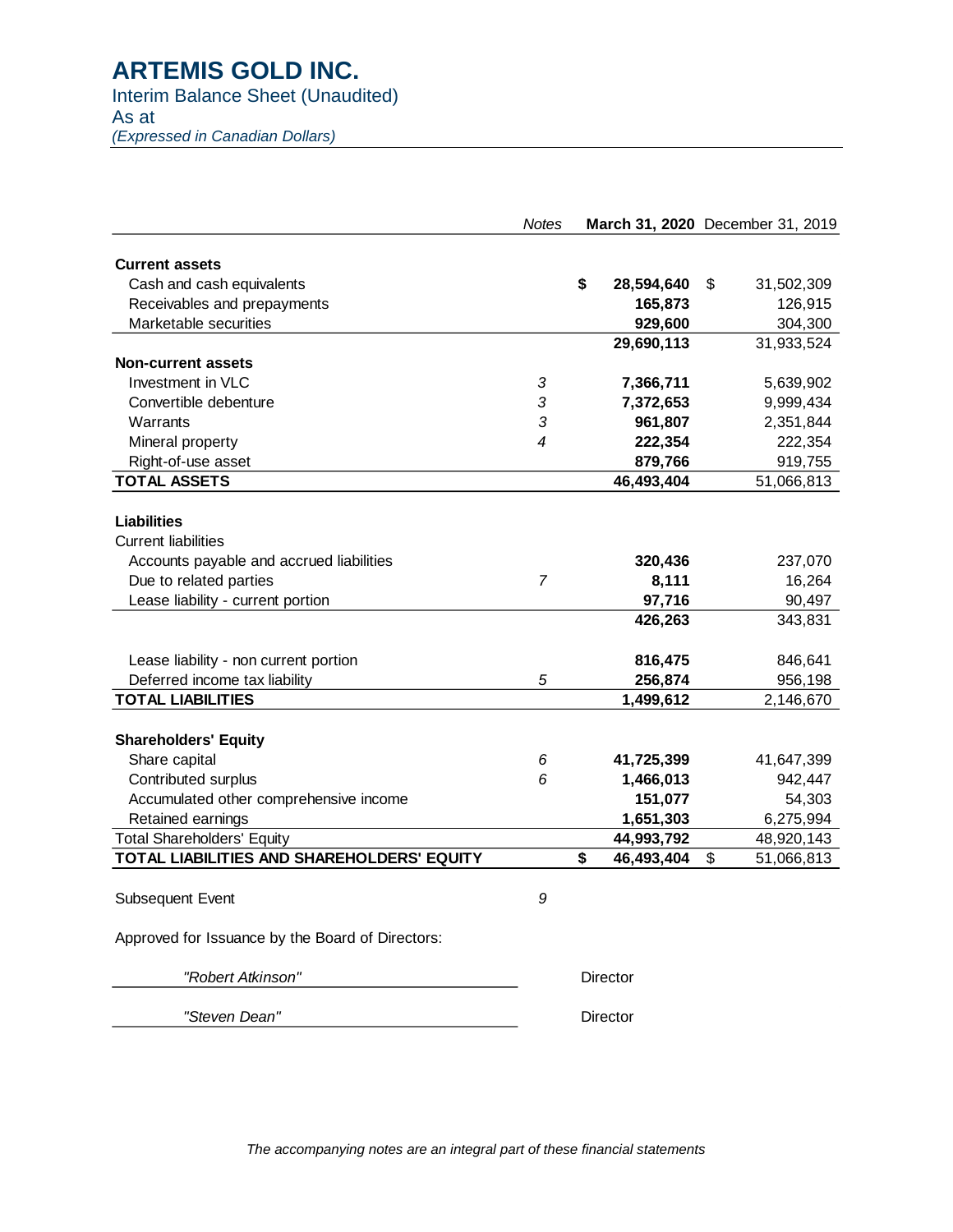Interim Statement of Income and Comprehensive Income (Unaudited) For the three months ended March 31, 2020 and the period January 10, 2019 to March 31, 2019

*(Expressed in Canadian Dollars)*

|                                                            | <b>Notes</b> |          | For the three<br>months ended<br>March 31, 2020 | For the Period<br>January 10, 2019 to<br>March 31, 2019 |
|------------------------------------------------------------|--------------|----------|-------------------------------------------------|---------------------------------------------------------|
|                                                            |              |          |                                                 |                                                         |
| <b>Operating Expenses</b>                                  |              |          |                                                 |                                                         |
| Depreciation                                               |              | \$       | 39,989                                          | \$                                                      |
| Management fees and wages                                  | 7            |          | 314,201                                         |                                                         |
| Investor relations and corporate development               |              |          | 143,926                                         |                                                         |
| Office, Insurance and general                              |              |          | 65,639                                          |                                                         |
| Professional fees                                          |              |          | 34,676                                          |                                                         |
| Share-based payments                                       | 6            |          | 523,566                                         |                                                         |
| Transfer agent and regulatory                              |              |          | 8,633                                           |                                                         |
| Travel, meals and entertainment                            |              |          | 4,304                                           |                                                         |
| Loss from operations                                       |              |          | (1, 134, 934)                                   |                                                         |
| Other Income / (Expense)                                   |              |          |                                                 |                                                         |
| Accretion expense on lease liability                       |              |          | (13, 943)                                       |                                                         |
| Convertible debenture interest expense                     |              |          |                                                 | (20, 408)                                               |
| Equity loss from investment in associate                   | 3            |          | (99, 049)                                       |                                                         |
| Gain on investment in associate                            | 3            |          |                                                 | 1,488,000                                               |
| Gain (loss) on convertible debt                            | 3            |          | (2,626,781)                                     |                                                         |
| Gain (loss) on warrants                                    | 3            |          | (1,630,934)                                     | 1,441,014                                               |
| Interest income                                            |              |          | 166,522                                         |                                                         |
| Net income (loss) before income taxes                      |              |          | (5,339,119)                                     | 2,908,606                                               |
| Deferred income tax recovery (expense)                     | 5            |          | 714,428                                         | (395, 417)                                              |
| Net Income (loss)                                          |              | \$       | (4,624,691)                                     | \$<br>2,513,189                                         |
| Unrealized gain on marketable securities                   |              |          | 96,774                                          |                                                         |
| <b>Total comprehensive income (loss)</b>                   |              | \$       | (4,527,917)                                     | \$<br>2,513,189                                         |
|                                                            |              |          |                                                 |                                                         |
| Earning (loss) per common share<br><b>Basic</b>            |              |          |                                                 | 0.64                                                    |
|                                                            |              | \$<br>\$ | $(0.10)$ \$                                     |                                                         |
| <b>Diluted</b><br>Weighted average number of common shares |              |          | (0.10)                                          | \$<br>0.47                                              |
| outstanding                                                |              |          |                                                 |                                                         |
| <b>Basic</b>                                               |              |          | 48,225,784                                      | 3,906,001                                               |
| <b>Diluted</b>                                             |              |          | 48,225,784                                      | 5,315,474                                               |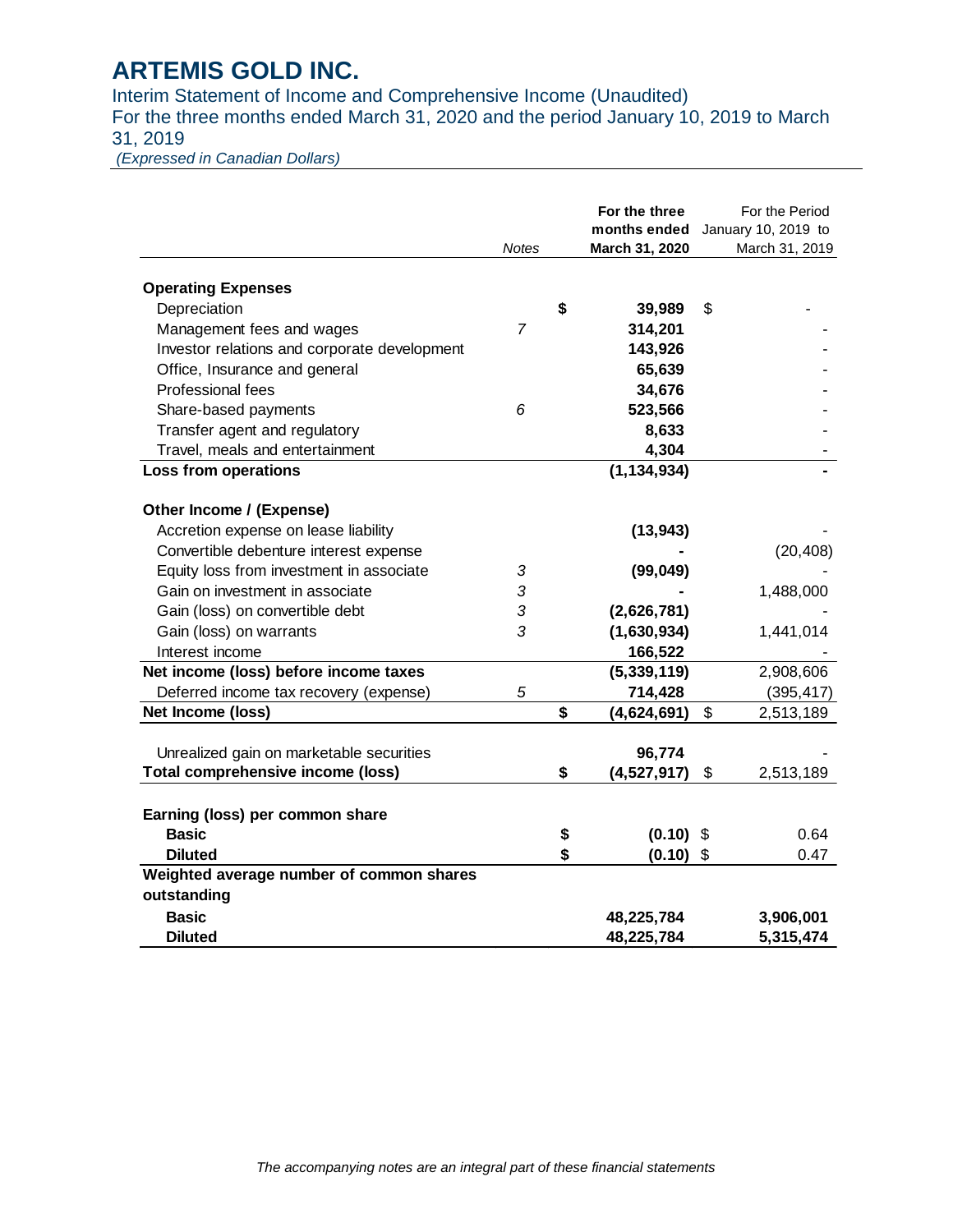Interim Statement of Changes in Equity (Unaudited) For the three months ended March 31,2020 and for the period January 10,2019 to March 31, 2019

*(Expressed in Canadian Dollars)*

|                                          |              | Share capital  |     |               |                    |                |                    |                 |    |               |
|------------------------------------------|--------------|----------------|-----|---------------|--------------------|----------------|--------------------|-----------------|----|---------------|
|                                          |              |                |     |               |                    |                | <b>Accumulated</b> |                 |    |               |
|                                          |              |                |     |               |                    |                | Other              |                 |    | Total         |
|                                          |              | Number of      |     |               | <b>Contributed</b> |                | Comprehensive      | <b>Retained</b> |    | Shareholders' |
|                                          | <b>Notes</b> | shares         |     | <b>Amount</b> |                    | <b>Surplus</b> | Income             | <b>Earnings</b> |    | equity        |
| Balance - January 1, 2020                |              | 48,180,105     | \$. | 41,647,399    |                    | 942,447        | 54,303             | \$6,275,994     | S  | 48,920,143    |
| Exercise of share purchase warrants      |              | 72,222         |     | 78,000        |                    |                |                    |                 |    | 78,000        |
| Shared-based payments                    | 6            |                |     |               |                    | 523,566        |                    |                 |    | 523,566       |
| Unrealized gain on marketable securities |              |                |     |               |                    |                | 96,774             |                 |    | 96,774        |
| Net loss for the period                  |              |                |     |               |                    |                |                    | (4,624,691)     |    | (4,624,691)   |
| <b>Balance - March 31, 2020</b>          |              | 48,252,327     | \$  | 41,725,399    | \$1,466,013        |                | 151,077<br>S       | \$1,651,303     |    | 44,993,792    |
|                                          |              | Share capital  |     |               |                    |                |                    |                 |    |               |
|                                          |              |                |     |               |                    |                | <b>Accumulated</b> |                 |    |               |
|                                          |              |                |     |               |                    |                | Other              |                 |    | Total         |
|                                          |              | Number of      |     |               | Contributed        |                | Comprehensive      | <b>Retained</b> |    | Shareholders' |
|                                          | <b>Notes</b> | shares         |     | Amount        |                    | <b>Surplus</b> | Income             | Earnings        |    | equity        |
| Balance - January 10, 2019               |              | $\blacksquare$ | \$  |               |                    |                |                    | ۰.              | \$ |               |
| Share issuance - March 14, 2019          | 6            | 3,906,001      |     | 3,906,001     |                    |                |                    |                 |    | 3,906,001     |
| Net income for the period                |              |                |     |               |                    |                | ٠                  | 2,513,189       |    | 2,513,189     |
| <b>Balance - March 31, 2019</b>          |              | 3,906,001      |     | 3,906,001     | \$.                | $\blacksquare$ | \$<br>۰.           | 2,513,189       |    | 6,419,190     |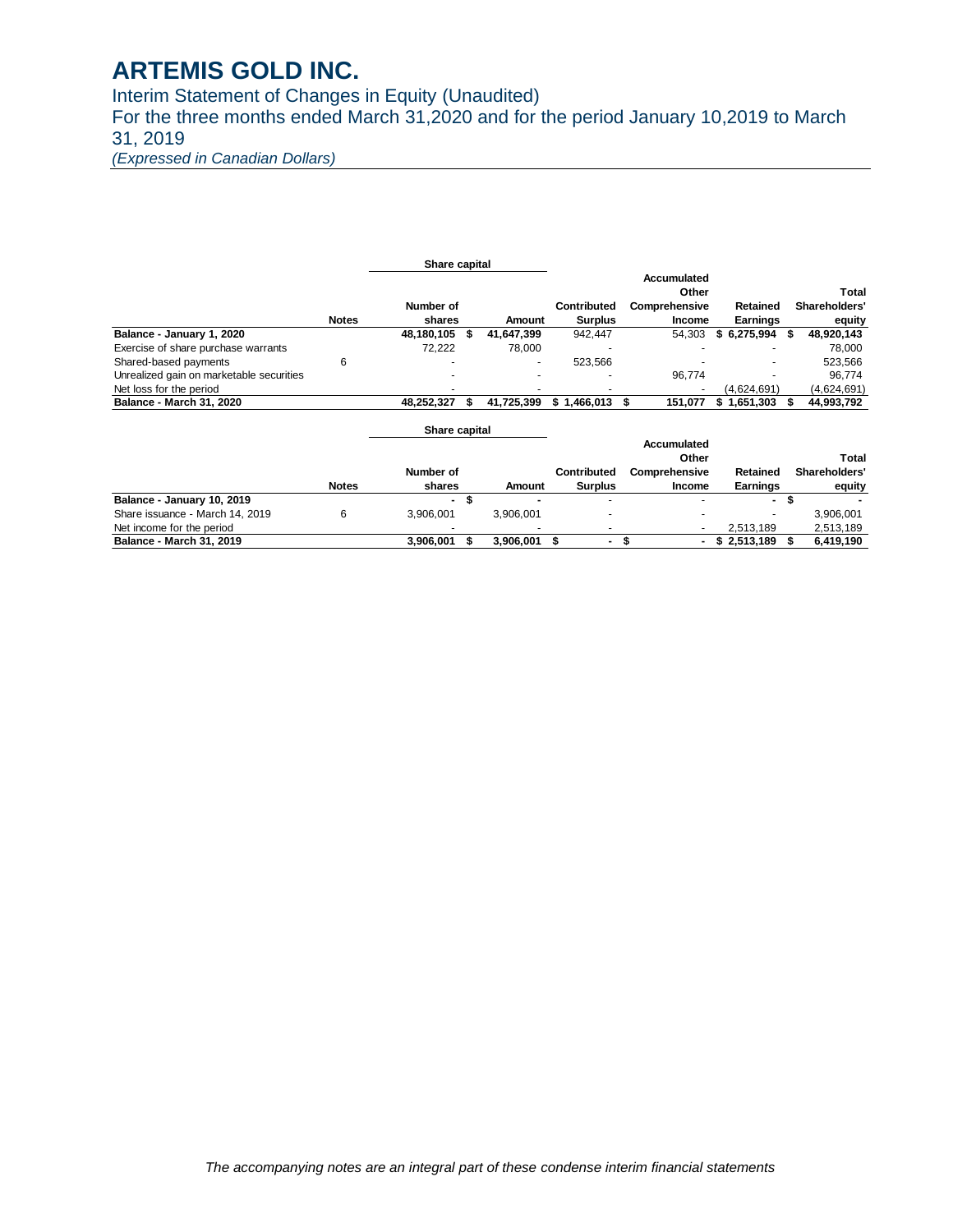Interim Statement of Cash Flows (Unaudited)

For the three months ended March 31,2020 and for the period January 10,2019 to March 31,2019

*(Expressed in Canadian Dollars)*

|                                                     | For the three     | For the Period      |
|-----------------------------------------------------|-------------------|---------------------|
|                                                     | months ended      | January 10, 2019 to |
|                                                     | March 31,2020     | March 31,2019       |
| <b>Operating activities</b>                         |                   |                     |
| Net income (loss) for the period                    | \$<br>(4,624,691) | 2,513,189           |
| Items not involving cash:                           |                   |                     |
| Amortization                                        | 39,989            |                     |
| Accretion expense on lease liability                | 13,943            |                     |
| Deferred income tax (recovery) expense              | (714, 428)        | 395,417             |
| Convertible debenture interest expense              |                   | 20,408              |
| Equity loss from investment in associate            | 99,049            |                     |
| Gain on investment in associate                     |                   | (1,488,000)         |
| Gain (loss) on convertible debt                     | 2,626,781         |                     |
| Gain (loss) on warrants                             | 1,630,934         | (1,441,014)         |
| Share-based payments                                | 523,566           |                     |
| Interest income                                     | (166, 522)        |                     |
| Net changes in non-cash working capital:            |                   |                     |
| Accounts payable and accrued liabilities            | 83,366            |                     |
| Due to related parties                              | (8, 153)          | 194,189             |
| Receivables and prepayments                         | (24,240)          | (194, 188)          |
| Net cash provided by (used in) operating activities | (520, 406)        | 1                   |
|                                                     |                   |                     |
| <b>Investing activities</b><br>Interest received    | 151,804           |                     |
| Investment in marketable securities                 | (513, 422)        |                     |
| Investment in associate                             |                   |                     |
| Investment in convertible debt                      | (1,825,858)       | (3,906,000)         |
| Investment in warrants                              | (240, 897)        | (5,094,000)         |
| Net cash used in investing activities               | (2, 428, 373)     | (9,000,000)         |
|                                                     |                   |                     |
| <b>Financing activities</b>                         |                   |                     |
| Exercise of share purchase warrants                 | 78,000            |                     |
| Lease payments                                      | (36, 890)         |                     |
| Convertible debenture proceeds                      |                   | 5,094,000           |
| Share issuance proceeds                             |                   | 3,906,001           |
| Net cash provided by financing activities           | 41,110            | 9,000,001           |
| Change in cash during the period                    |                   |                     |
|                                                     | (2,907,669)       |                     |
| Cash, beginning of period                           | 31,502,309        |                     |
| Cash, end of period                                 | \$<br>28,594,640  | \$                  |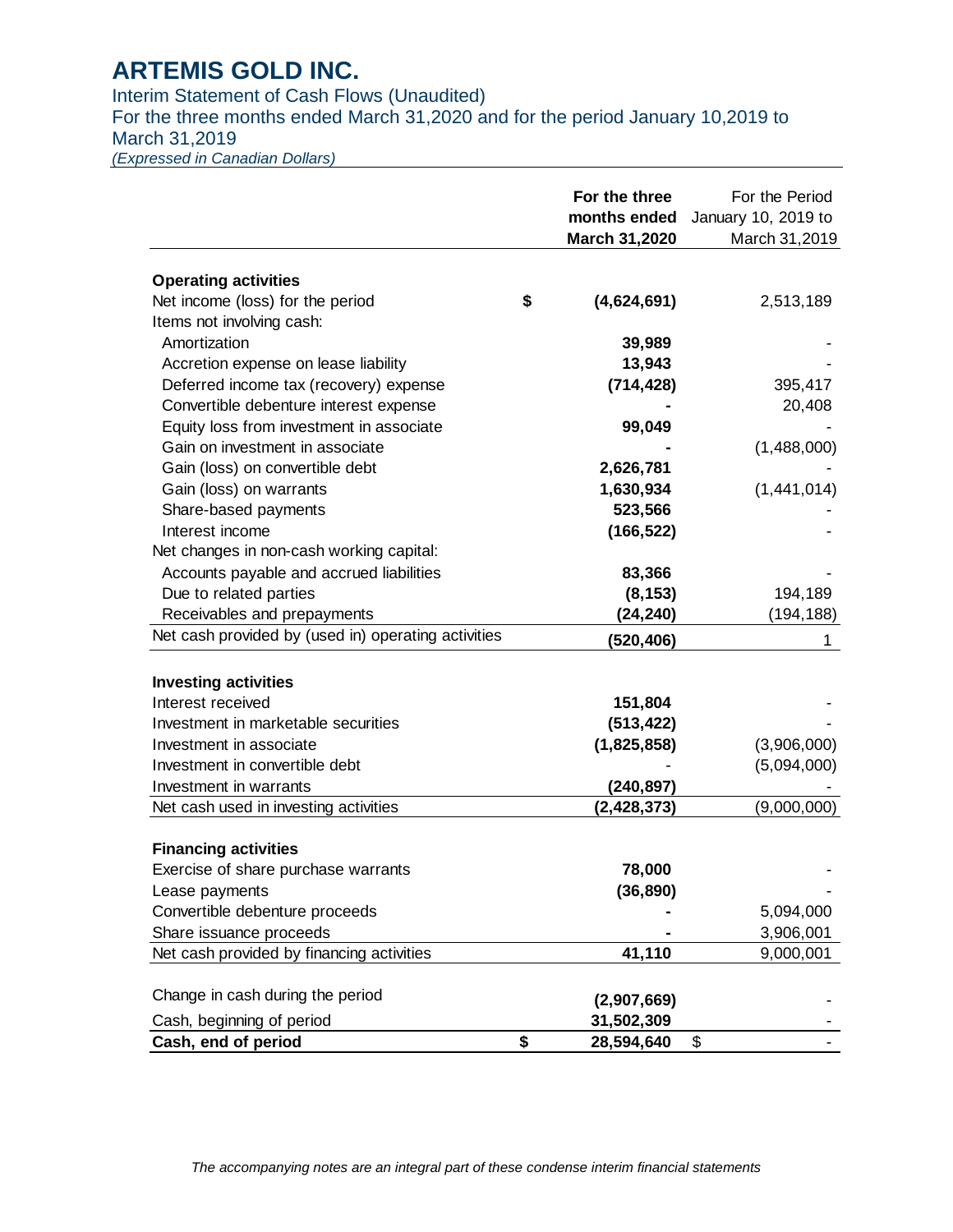Notes to Condensed Interim Financial Statements (Unaudited) For the months ended March 31, 2020 and the period January 10, 2019 to March 31, 2019

*(Expressed in Canadian Dollars)*

#### **1. NATURE OF OPERATIONS**

Artemis Gold Inc. ("Artemis" or the "Company") (formerly 1193490 B.C. Ltd.) is an exploration stage company currently focused on its investment in Velocity Minerals Ltd. ("VLC"), its option to acquire a 100% interest in GK project located in the Telegraph Creek area of British Columbia (the "GK Project"), as well as acquiring exploration and/or development stage mineral properties for the purposes of further exploration and development. VLC is in the business of acquiring, exploring, and evaluating mineral resource properties in Bulgaria. Artemis was incorporated under the Business Corporations Act (British Columbia) on January 10, 2019. The Company maintains its head office at 595 Burrard Street, Suite 3083, Vancouver, B.C. Canada. The Company's registered and records office is located at 595 Burrard Street, Suite 2600, Vancouver, B.C., Canada.

#### **2. BASIS OF PREPARATION**

These unaudited condensed interim financial statements for the three months ended March 31, 2020 and for the period January 10, 2019 to March 31, 2019 (the "Interim Financial Statements") have been prepared in accordance with International Financial Reporting Standards ("IFRS") as issued by the International Accounting Standards Board ("IASB") applicable to the preparation of interim financial statements including International Accounting Standard 34-Interim Financial Reporting ("IAS 34"). These Interim Financial Statements do not include all disclosures required for annual audited financial statements. Accordingly, they should be read in conjunction with the notes to the Company's audited financial statements for the period from January 10, 2019 to December 31, 2019 (the "Annual Financial Statements"), which were prepared in accordance with IFRS as issued by the IASB.

The Interim Financial Statements have been prepared on a historical cost basis, except for certain financial instruments which have been measured at fair value. In addition, these Interim Financial Statements have been prepared using the accrual basis of accounting, except for cash flow information. These Interim Financial Statements are presented in Canadian dollars, which is the Company's functional currency.

The accounting policies followed by the Company are set out in Note 3 to the Annual Financial Statements for the period from January 10, 2019 to December 31, 2019 and have been consistently followed in preparation of the Interim Financial Statements.

The preparation of the financial statements requires management to make judgments, estimates and assumptions that affect the reported amounts of assets, liabilities, and contingent liabilities at the date of the financial statements and the reported amounts of revenues and expenses during the reporting period. Estimates and assumptions are continuously evaluated and are based on management's experience and other factors, including expectations of future events that are believed to be reasonable in the circumstances. Uncertainty about these judgments, estimates and assumptions could result in outcomes that require a material adjustment to the carrying amount of the asset or liability affected in future periods.

Other than as discussed below, information about significant areas of judgement and estimation uncertainty considered by management in preparing the Interim Financial Statements are set out in Note 4 to the Annual Financial Statements for the period from January 10, 2019 to December 31, 2019 and have been consistently followed in preparation of these Interim Financial Statements.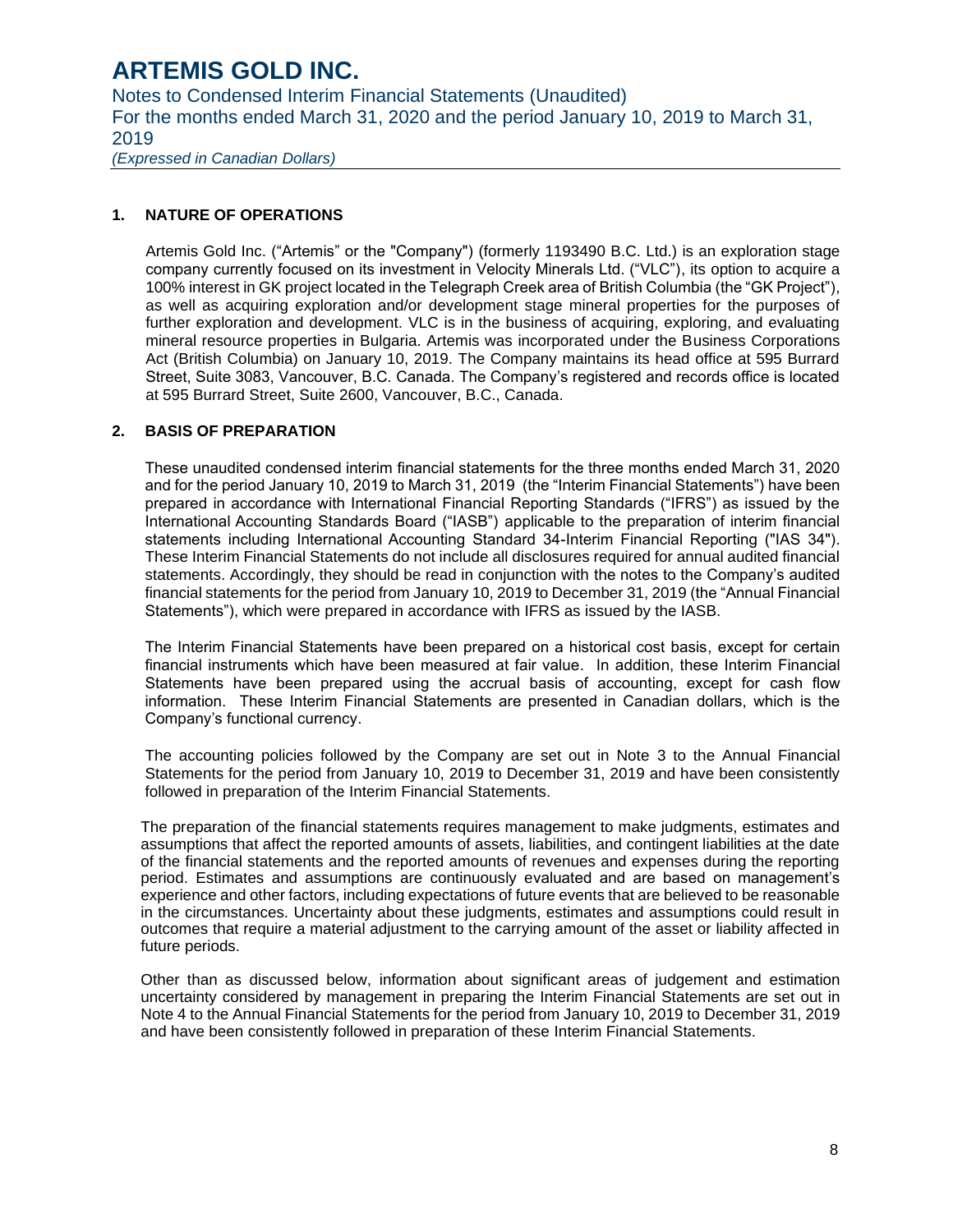Notes to Condensed Interim Financial Statements (Unaudited) For the months ended March 31, 2020 and the period January 10, 2019 to March 31, 2019 *(Expressed in Canadian Dollars)*

### **2. BASIS OF PREPARATION (continued)**

#### COVID-19

The Company has assessed the economic impacts of the novel coronavirus ("COVID-19") pandemic on its Interim Financial Statements, including the valuation of the Company's investment in VLC . As at March 31, 2020, management has determined that its general operation of business and the value of the Company's assets are not materially impacted. In making this judgment, management has assessed various criteria including, but not limited to, existing laws, regulations, orders, disruptions and potential disruptions in commodity prices and capital markets. As it pertains to the Company's investment in VLC, although there was a decline in the share price of VLC during March 2020, the Company is well financed and continues its exploration program and the decline in value was not significant or for a sustained period of time to consider any impairment.

These Interim Financial Statements were approved by the board of directors on May 19, 2020.

### **3. INVESTMENT IN VLC**

The investment in VLC is comprised of:

|                                                |    | <b>Convertible</b><br>debenture |    | Investment in<br>associate |     | Warrants    |    | Total       |
|------------------------------------------------|----|---------------------------------|----|----------------------------|-----|-------------|----|-------------|
| Initial investment                             | J. | 5,094,000                       | \$ | 3,906,000                  | \$. |             | ъ  | 9,000,000   |
| Gain at inception                              |    |                                 |    | 1,488,000                  |     | 1.230.531   |    | 2,718,531   |
| Fair value change in the period                |    | 5,359,338                       |    |                            |     | 1,121,313   |    | 6,480,651   |
| Equity income(loss) of investment of associate |    |                                 |    | (208,002)                  |     |             |    | (208,002)   |
| Shares received in settlement of interest      |    | (236,068)                       |    | 236.068                    |     |             |    |             |
| Other                                          |    | (217,836)                       |    | 217.836                    |     |             |    |             |
| Balance, December 31, 2019                     |    | 9,999,434                       |    | 5,639,902                  |     | 2.351.844   | \$ | 17,991,180  |
| Investment                                     |    |                                 |    | 1,825,858                  |     | 240.897     |    | 2.066.755   |
| Fair value change in the period                |    | (2,626,781)                     |    |                            |     | (1,630,934) |    | (4,257,715) |
| Equity income(loss) of investment of associate |    |                                 |    | (99,049)                   |     |             |    | (99, 049)   |
| Balance, March 31, 2020                        |    | 7.372.653                       |    | 7.366.711                  |     | 961.807     |    | 15.701.171  |

On March 14, 2019, the Company completed an investment in VLC for a total consideration of \$9,000,000. Included in the investment was a \$5,094,000 secured convertible debenture in VLC, plus an equity component comprising 18,600,000 Units of VLC for cash consideration of \$3,906,000. Further, as part of the investment agreement, the Company has the right to designate one individual to be nominated, and if elected, to serve as a director of VLC provided the Company holds at least 15% of the issued and outstanding common shares of VLC, with the number of nominees increasing to two directors if the Company holds 30% or more of the issued and outstanding common shares of VLC. In February 2020, the Company exercised this right and nominated (and VLC subsequently appointed) an individual to the board of directors of VLC.

The convertible debenture earns interest at an annual rate of 8.5% payable semi-annually, over a fiveyear term. The interest can be paid in cash or common shares of VLC, at the discretion of VLC. The principal amount of the convertible debenture is convertible into common shares of VLC at the election of the Company at a conversion price of \$0.25. The convertible debenture is secured with a first ranking charge at any time by way of general security agreement and guarantee from the material subsidiary of VLC.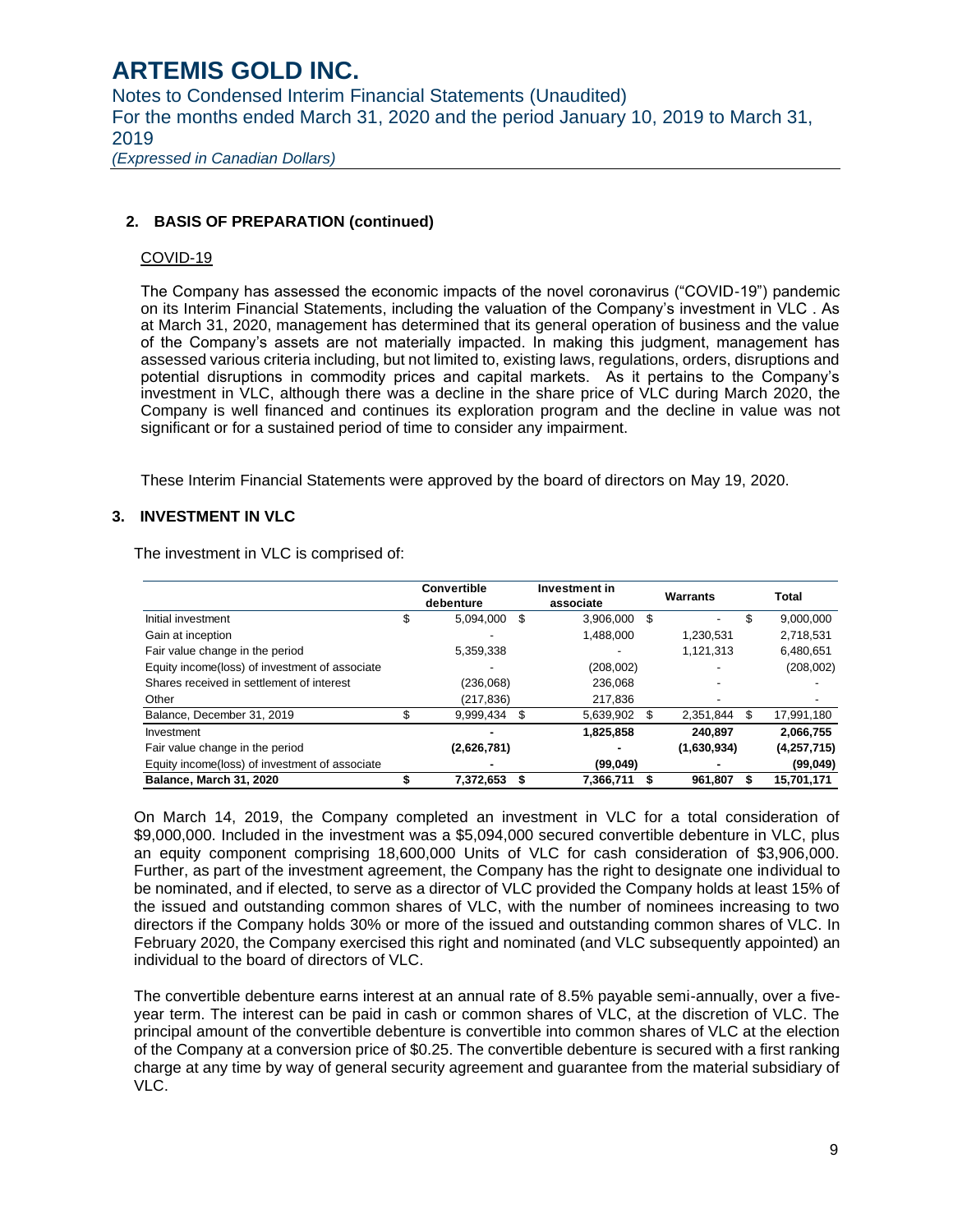Notes to Condensed Interim Financial Statements (Unaudited) For the months ended March 31, 2020 and the period January 10, 2019 to March 31, 2019

*(Expressed in Canadian Dollars)*

#### **3. INVESTMENT IN VLC (continued)**

The convertible debenture investment is measured at fair value through profit and loss (FVTPL). At inception, the convertible debenture was recorded at the amount of cash consideration paid. The Company uses the Black-Scholes option pricing model to calculate the fair value of the convertible debenture held in VLC. The loss is recorded within the loss on convertible debt in the interim statement of income and comprehensive income. The Company used the following assumptions:

|                               | March 31, 2020 | December 31, 2019 |
|-------------------------------|----------------|-------------------|
| <b>Share Price</b>            | \$<br>0.27     | -S<br>0.46        |
| <b>Volatility</b>             | 61%            | 60%               |
| <b>Expected Life in Years</b> | 1.83           | 2.20              |
| <b>Dividend Rate</b>          | $0.00\%$       | $0.00\%$          |
| Risk-free-rate                | 0.60%          | 1.66%             |

In 2019, the Company acquired 18,600,000 Units of VLC, with each Unit consisting of one common share and one half of a share purchase warrant with each whole warrant entitling the holder to purchase one additional VLC common share at a price of \$0.25 per share, with an expiry date of March 14, 2022.

The attributed cost of the common shares at the date of inception was \$5,394,000 and was determined using the traded stock price of VLC on March 14, 2019 which was \$0.29 per common share multiplied by the number of common shares held. At inception, the attributed cost of the warrants was determined using the Black-Scholes option pricing model and was \$1,230,531. The attributed costs were higher than the cash outlay, resulting in a gain at inception which is recorded within the gain on investment in associate as well as gain on warrants in the statement of income and comprehensive income.

In October, 2019 VLC settled interest owed on the convertible debenture of \$236,068 for the period March 14, 2019 to September 30, 2019 by issuing 495,516 common shares to the Company bringing the Company's holding to 19,095,516, or 19.63%.

On February 12, 2020, the Company invested \$2,066,755 in VLC by subscribing to a non-brokered private placement. The Company acquired 5,166,887 VLC units at a price of \$0.40. Each VLC unit consists of one VLC common share and one half of a share purchase warrant, with each whole warrant entitling the holder to purchase one additional VLC common share at a price of \$0.55 per share for a period of 18 months following closing of the private placement. This increased the Company's ownership in VLC to 21.6%.

The Company applies equity accounting over the investment in the common shares of VLC as the Company has significant influence over VLC due to its share ownership in the Company and its board representation. As a result, at inception of the investment, the common shares were recognized at attributed cost, with the carrying amount of the investment increasing or decreasing to recognise the Company's share of the profit or loss of VLC at each reporting period.

As at March 31, 2020 the Company owned 24,262,403 common shares of VLC that have a market value of \$6,550,849 based on the quoted market price.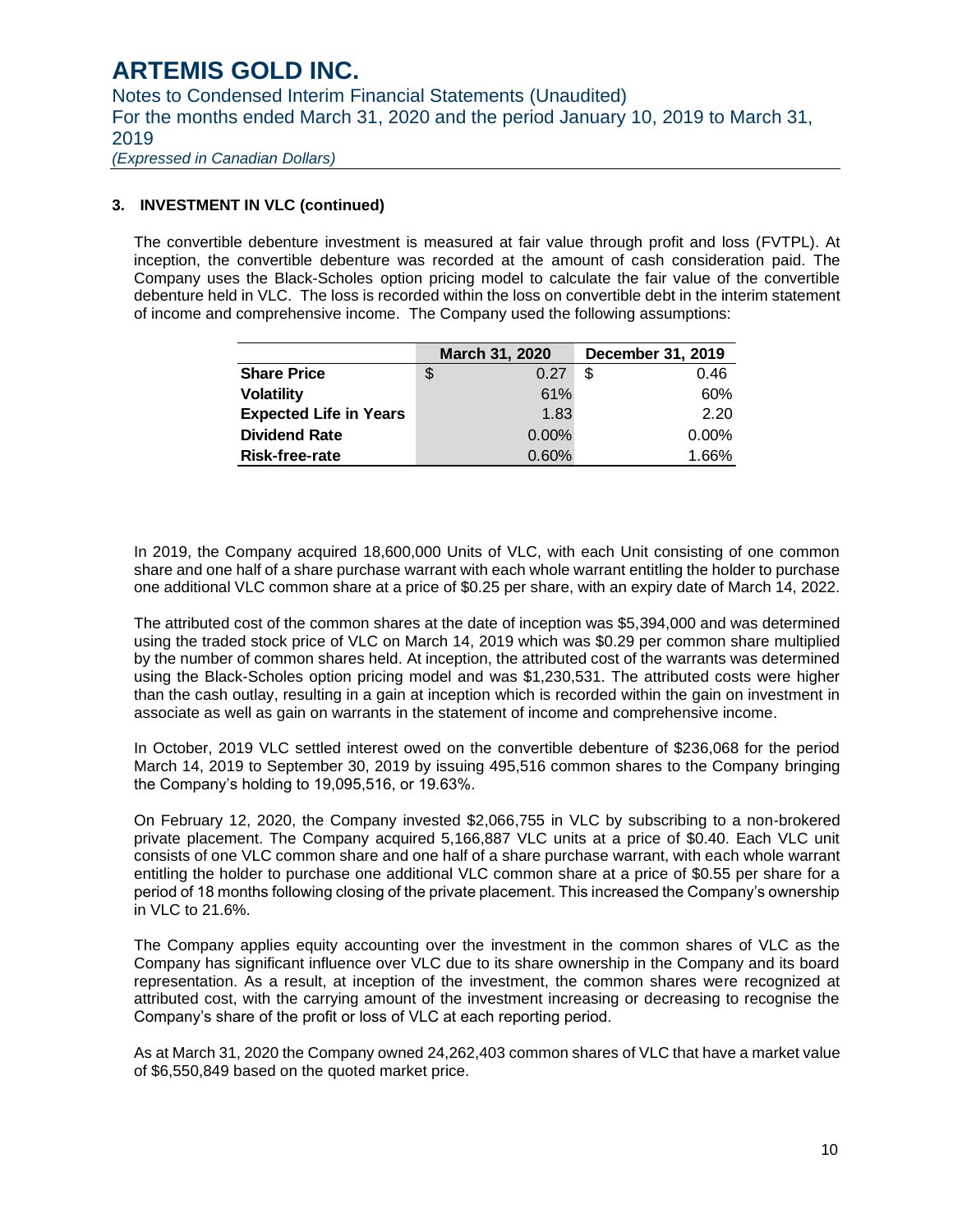Notes to Condensed Interim Financial Statements (Unaudited) For the months ended March 31, 2020 and the period January 10, 2019 to March 31, 2019

*(Expressed in Canadian Dollars)*

### **3. INVESTMENT IN VLC (continued)**

The warrants have been measured at FVTPL with the loss recorded within the loss on warrants in the interim statement of income and comprehensive income. The Company used the Black-Scholes option pricing model to calculate the fair value of the warrants held in VLC.

The Company used the following weighted average assumptions in valuing the warrants:

|                               | March 31, 2020 | <b>February 12, 2020</b> | December 31, 2019 |
|-------------------------------|----------------|--------------------------|-------------------|
| <b>Share Price</b>            | 0.27<br>S      | 0.42                     | -S<br>0.46        |
| <b>Volatility</b>             | 61%            | 65%                      | 60%               |
| <b>Expected Life in Years</b> | 1.83           | 1.50                     | 2.20              |
| <b>Dividend Rate</b>          | $0.00\%$       | $0.00\%$                 | $0.00\%$          |
| Risk-free-rate                | 0.60%          | 1.51%                    | 1.66%             |

The assets and liabilities of VLC are summarized in the following table and are taken from VLC's most recently available financial statements as at December 31, 2019.

|                                      |      | December 31, |
|--------------------------------------|------|--------------|
|                                      | 2019 |              |
| <b>Current assets</b>                | \$   | 3,336,179    |
| Non-current assets                   |      | 10.689.001   |
|                                      |      | 14,025,180   |
| <b>Current liabilities</b>           |      | 839,285      |
| Non-current liabilities              |      | 4.024.856    |
|                                      |      | 4,864,141    |
| Net assets                           | \$   | 9,161,039    |
| Company's equity share of net assets | \$   | 1,797,951    |
|                                      |      |              |
| Loss and comprehensive loss for the  | \$   | (2,536,026)  |
| twelve months ended December         |      |              |
| 31,2019                              |      |              |

#### **4. MINERAL PROPERTY**

On May 31, 2019, the Company entered into an option agreement ("Option Agreement") whereby the Company has the right to acquire a 100% interest, subject to certain royalty payments, in the GK project, located in British Columbia, Canada.

In order for the Company to exercise its option under the Option Agreement, the Company must pay:

- (i) \$125,000 in cash upon execution of the Option Agreement (paid on June 12, 2019);
- (ii) On or before 12 months after the effective date of the Option Agreement, \$50,000 in cash and incur certain expenditures of not less than \$100,000; (Satisfied subsequent to March 31, 2020);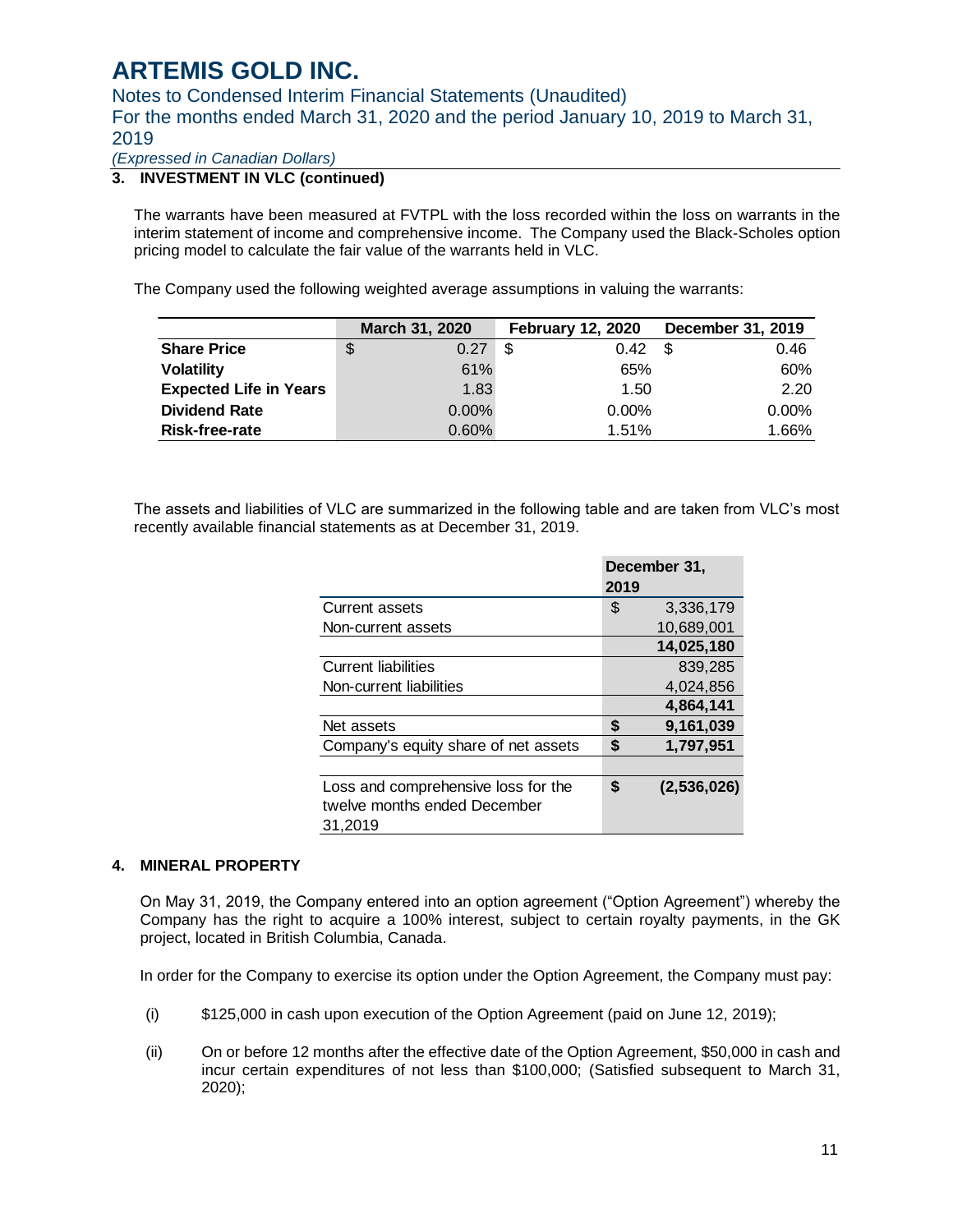Notes to Condensed Interim Financial Statements (Unaudited) For the months ended March 31, 2020 and the period January 10, 2019 to March 31, 2019

*(Expressed in Canadian Dollars)*

### **4. MINERAL PROPERTY (continued)**

- (iii) On or before 24 months after the effective date of the Option Agreement, \$100,000 in cash and incur certain expenditures of not less than \$500,000;
- (iv) On or before 36 months after the effective date of the Option Agreement, \$500,000 in cash and incur certain expenditures of not less than \$1,300,000;
- (v) On or before 48 months after the effective date of the Option Agreement, \$750,000 in cash and incur certain expenditures of not less than \$2,000,000; and
- (vi) On or before 60 months after the effective date of the Option Agreement, \$1,000,000 in cash and incur certain expenditures of not less than \$3,000,000.

### **5. DEFERRED INCOME TAX LIABILITY**

The deferred income tax liability is largely a result of taxable temporary differences resulting from the accounting gain/loss on the various instruments comprising the Company's investment in VLC, which is not yet realized for tax purposes.

### **6. EQUITY**

### a) Authorized share capital

Unlimited number of common shares without par value.

On July 18, 2019, the Company's common shares were split on the basis of approximately 1.302 post subdivided share for every pre subdivided share. All common share, and per share amounts in these financial statements have been retrospectively restated to present post subdivision amounts.

On March 14, 2019 the Company issued 3,906,001 shares for cash proceeds of \$3,906,001.

On June 12, 2019 the Company issued 1 share for cash proceeds of \$125,000.

On July 18, 2019 Atlantic converted the convertible debt to common shares.

On August 27, 2019, Artemis completed a non-brokered private placement financing for gross proceeds of \$32,641,566 (the "Private Placement"). The Private Placement resulted in Artemis issuing 36,268,407 units (the "Artemis Units") at a price of \$0.90 per Artemis Unit. Each Artemis Unit consists of one Artemis common share and one common share purchase warrant, with each whole warrant entitling the holder to purchase one additional Artemis common share at a price of \$1.08 per share for a period of 60 months following closing of the Private Placement. There was no residual value to assigned to the warrants.

Certain directors and officers of Artemis subscribed to 17,889,155 common shares of the Private Placement which are subject to an escrow agreement.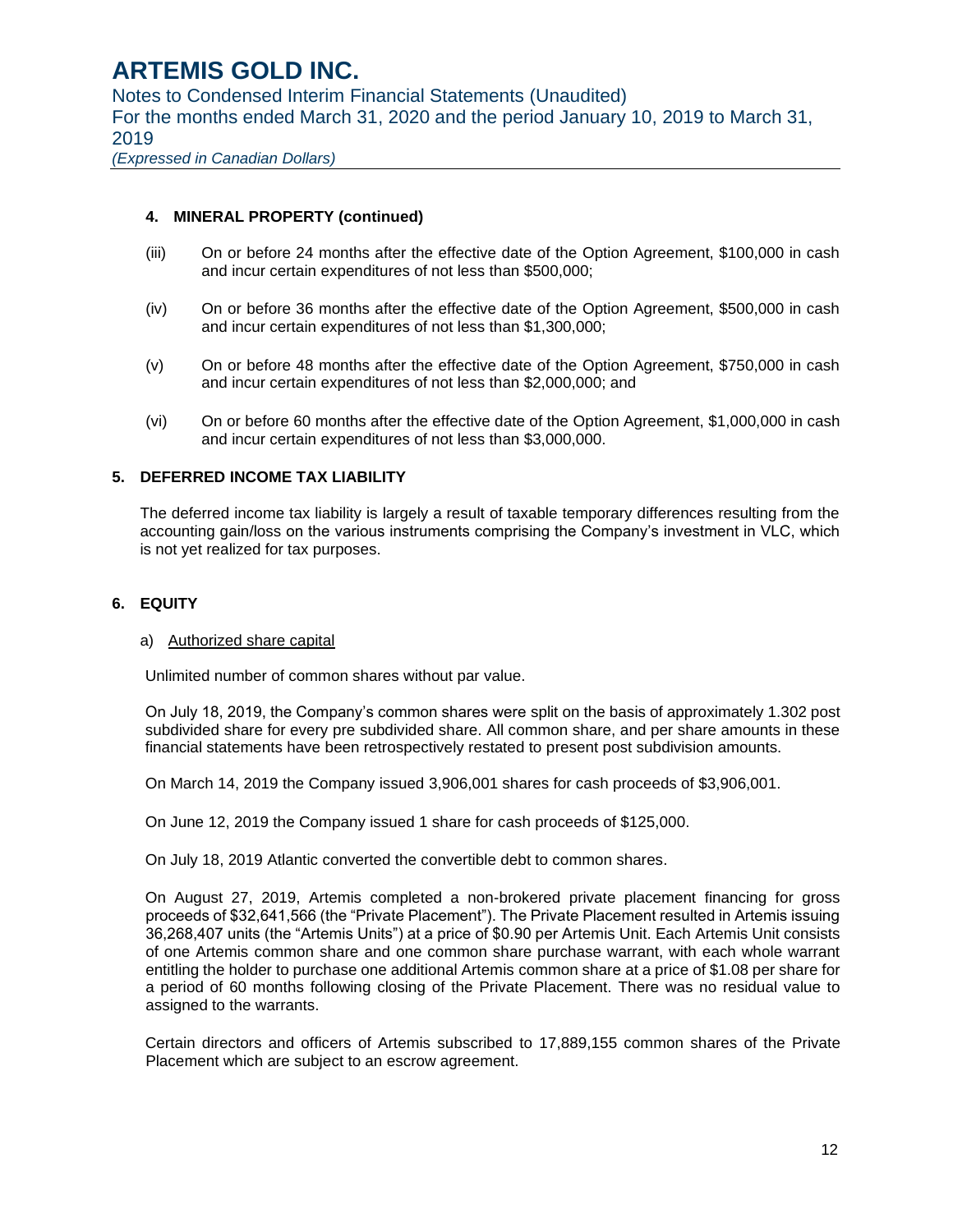Notes to Condensed Interim Financial Statements (Unaudited) For the months ended March 31, 2020 and the period January 10, 2019 to March 31, 2019 *(Expressed in Canadian Dollars)*

**6. EQUITY (continued)**

#### a) Authorized share capital (continued)

Ten percent of the common shares were released from escrow on September 30, 2019 and 15% will be released from escrow every six months starting March 31, 2020 until September 30, 2022. At March 31, 2020 13,416,866 shares remained in escrow.

#### b) Stock options

The Company has established a stock option plan (the "Plan") for its directors, executive officers, employees and consultants under which the Company may grant options to acquire a maximum number of common shares equal to 10% of the total issued and outstanding common shares of the Company exercisable for a period of up to 10 years from the date of grant.

|  |  |  | As at March 31, 2020, the Company had the following stock options outstanding: |
|--|--|--|--------------------------------------------------------------------------------|
|--|--|--|--------------------------------------------------------------------------------|

|                                 |                |    | Number of Weighted-average |
|---------------------------------|----------------|----|----------------------------|
|                                 | <b>Options</b> |    | exercise price             |
| Outstanding - January 10, 2019  |                |    |                            |
| Granted                         | 1,520,000      | \$ | 1.16                       |
| Outstanding - December 31, 2019 | 1,520,000      | S  | 1.16                       |
| Granted                         | 200,000        | S  | 1.30                       |
| Outstanding - March 31, 2020    | 1,720,000      | S  | 1.18                       |
| Exercisable - March 31, 2020    | 640,000        | S  | 1.18                       |

On January 6, 2020, the Company granted 200,000 stock options with a fair value of \$232,287 to employees of the Company with an exercise price of \$1.30, expiring on January 6, 2030. The Company uses the Black Scholes option pricing model to determine the fair value of stock options granted. The vesting period for options is 1/3 immediately, 1/3 six months after the grant date and 1/3 twelve months after the grant date.

On October 24, 2019, the Company granted 1,520,000 stock options with a fair value of \$1,576,587 to directors and employees of the Company with an exercise price of \$1.16, expiring on October 24, 2029. The Company uses the Black Scholes option pricing model to determine the fair value of stock options granted. The vesting period for options is 1/3 immediately, 1/3 six months after the grant date and 1/3 twelve months after the grant date.

During the three months ended March 31, 2020, the Company recognized share-based payments expense of \$523,566 (January 10 to March 31, 2019 – nil) which was expensed in the interim statement of income and comprehensive income.

As at March 31, 2020, outstanding stock options had a weighted exercise price of \$1.18 with a weighted average remaining life of 9.6 years.

The following assumptions were used in the valuation of the stock options granted in the three months ended March 31, 2020 and the period ended December 31, 2019: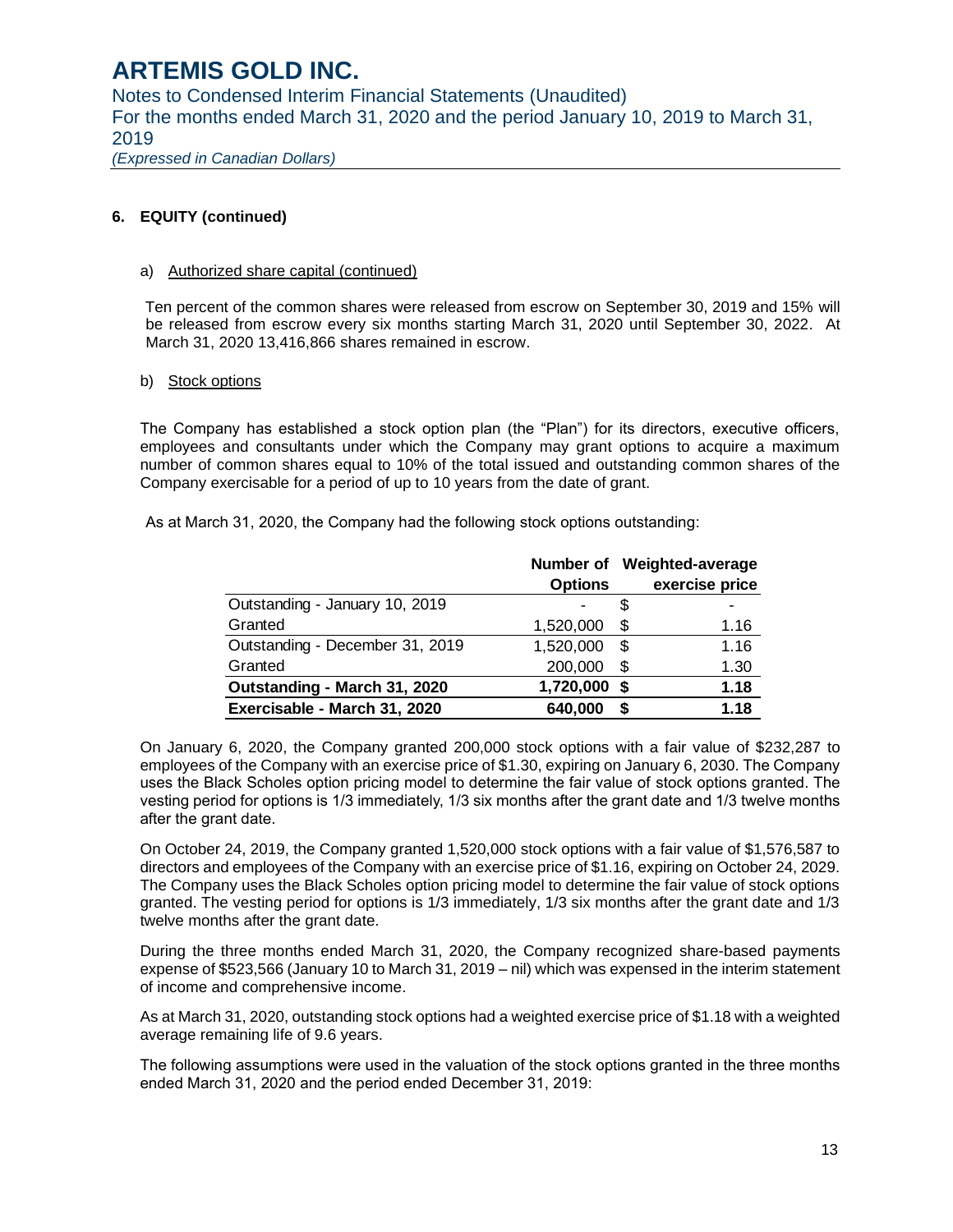Notes to Condensed Interim Financial Statements (Unaudited) For the months ended March 31, 2020 and the period January 10, 2019 to March 31, 2019

*(Expressed in Canadian Dollars)*

### **6. EQUITY (continued)**

#### b. Stock options (continued)

|                         | 2019     | 2020     |
|-------------------------|----------|----------|
| Risk-free interest rate | 1.45%    | 1.31%    |
| Expected life           | 10 years | 10 years |
| Annualized volatility   | 100%     | 100%     |
| Dividend rate           | $0.00\%$ | $0.00\%$ |
| Forfeiture rate         | $0.00\%$ | $0.00\%$ |

The risk-free rate for periods within the contractual term of the option is based on the Bank of Canada administered interest rates in effect at the time of the grant. The Company has assumed that any granted stock options will not be exercised until the expiry date.

Expected volatilities are based on historical volatilities of stock prices of comparable companies given the limited life of the Company as an exploration and development company. Expected forfeiture rates have been assumed to be nil as to date, as most employees and directors involved are key personnel.

#### c) Stock Purchase Warrants

All share purchase warrants expire on August 27, 2024. A summary of the changes in share purchase warrants is as follows:

|                                 |                 |   | Number of Weighted-average |
|---------------------------------|-----------------|---|----------------------------|
|                                 | <b>Warrants</b> |   | exercise price             |
| Outstanding - January 10, 2019  |                 |   |                            |
| Granted                         | 36,268,407      | S | 1.08                       |
| Outstanding - December 31, 2019 | 36,268,407      | S | 1.08                       |
| Exercised                       | (72, 222)       | S | 1.08                       |
| Outstanding - March 31, 2020    | 36,196,185 \$   |   | 1.08                       |

### **7. RELATED PARTY TRANSACTIONS AND KEY MANAGEMENT COMPENSATION**

#### *a) Key Management Compensation*

Key management includes the Company's directors, Chief Executive Officer and Chief Financial Officer. Compensation awarded to key management for the three months ended March 31, 2020 comprised the following: